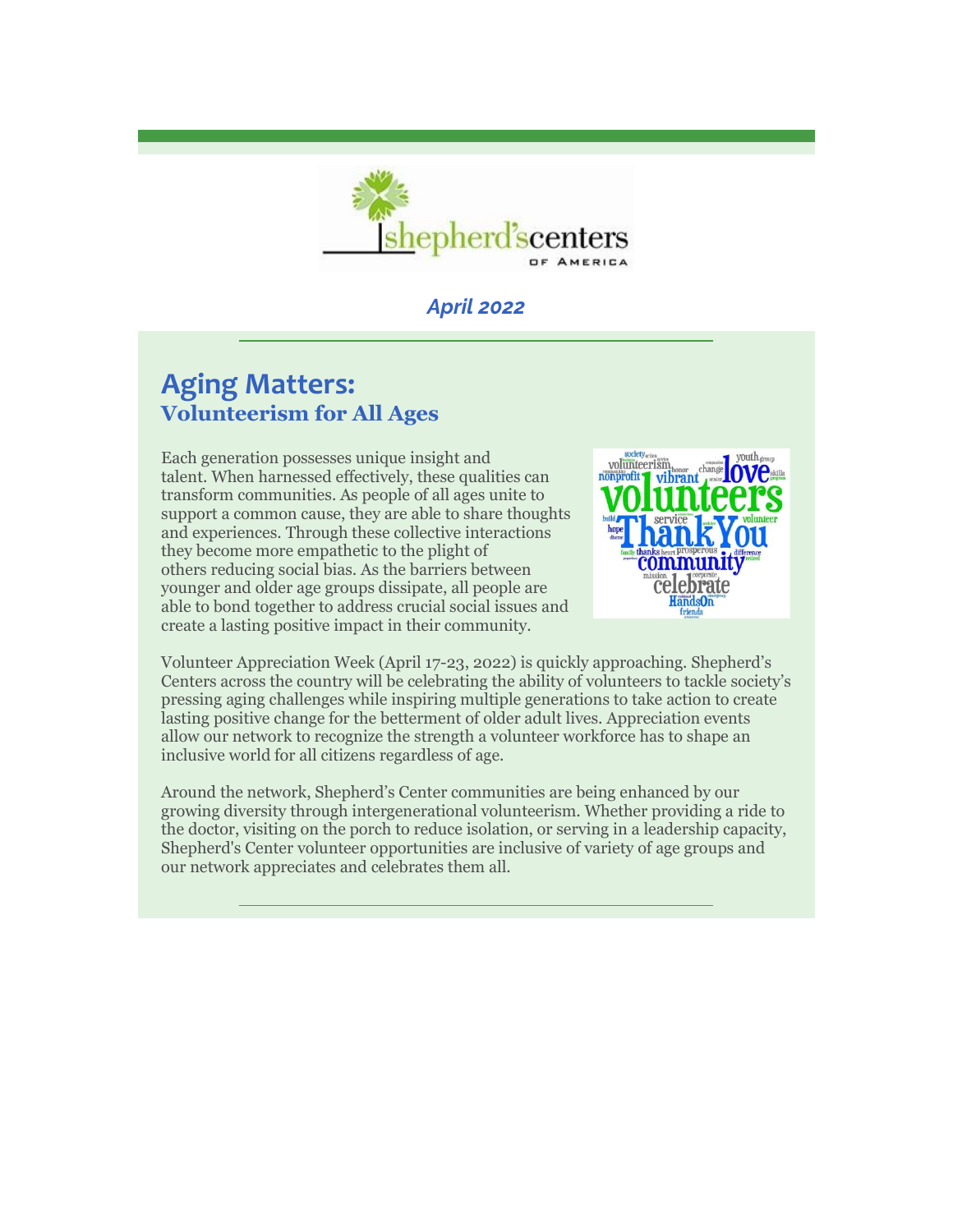

#### **Route 5 Through the Years**

Carol, a veteran Meals on Wheels (MOW) driver with the **Northland Shepherd's Center (MO),** has been delivering nutritious meals for over 20 years. Carol's family has been paying the gift of healthy dinners forward for decades, both her parents, aunt and daughters have participated in this multigenerational volunteer experience.

Meals on Wheels Route 5 is Carol's favorite place to be Monday around noon, as she visits with participants and checks on their well-being. During a recent delivery, Carol learned that Bob, one of her regulars, missed so much being able to have a pet. Bob told Carol he longed to pet and hold a furry friend and that was one of the things in his life he missed the most, since he was no longer able to care for a pet. So, Carol sprang into action and now brings her service dog, Sophie, to visit Bob. The visits bring Bob such joy.

Carol gushes, "It's just amazing what all Bob went through in WWII. He was in the leading charge at the Battle of the Bulge! I'm always spellbound listening to him, and I love the joy in his face when he's playing with and laughing at Sophie!" SCA is grateful for the



## **A Lifetime Handyman**

Through each season of his lifetime, John has always enjoyed fixing things. Since the age of 11, he operated a handyman shop out of his father's basement workshop, was a remodeling contractor, and spent seven years as a handyman for Shepherd's Center of Greater Winston-Salem (NC). John always finds gratification helping someone in need, whether it is making repairs or installing much-needed grab bars to help with mobility. "I often think of what Maya Angelou said ... 'that people will forget what you said, people will forget that you did, Mr. Repairman," he retorts with a chuckle, "but people will never forget how you made them feel."

John recalls how his junior high school principal supported him when he had to care for his family's sick chickens which caused him to be late to school. Instead of punishing young John for repeated tardiness, the principal supported the boy's efforts to care for his chickens.

That one act of compassion changed John's whole outlook on education, he explains. "Like Maya Angelou advised: It's how he made me feel." John's story exemplifies